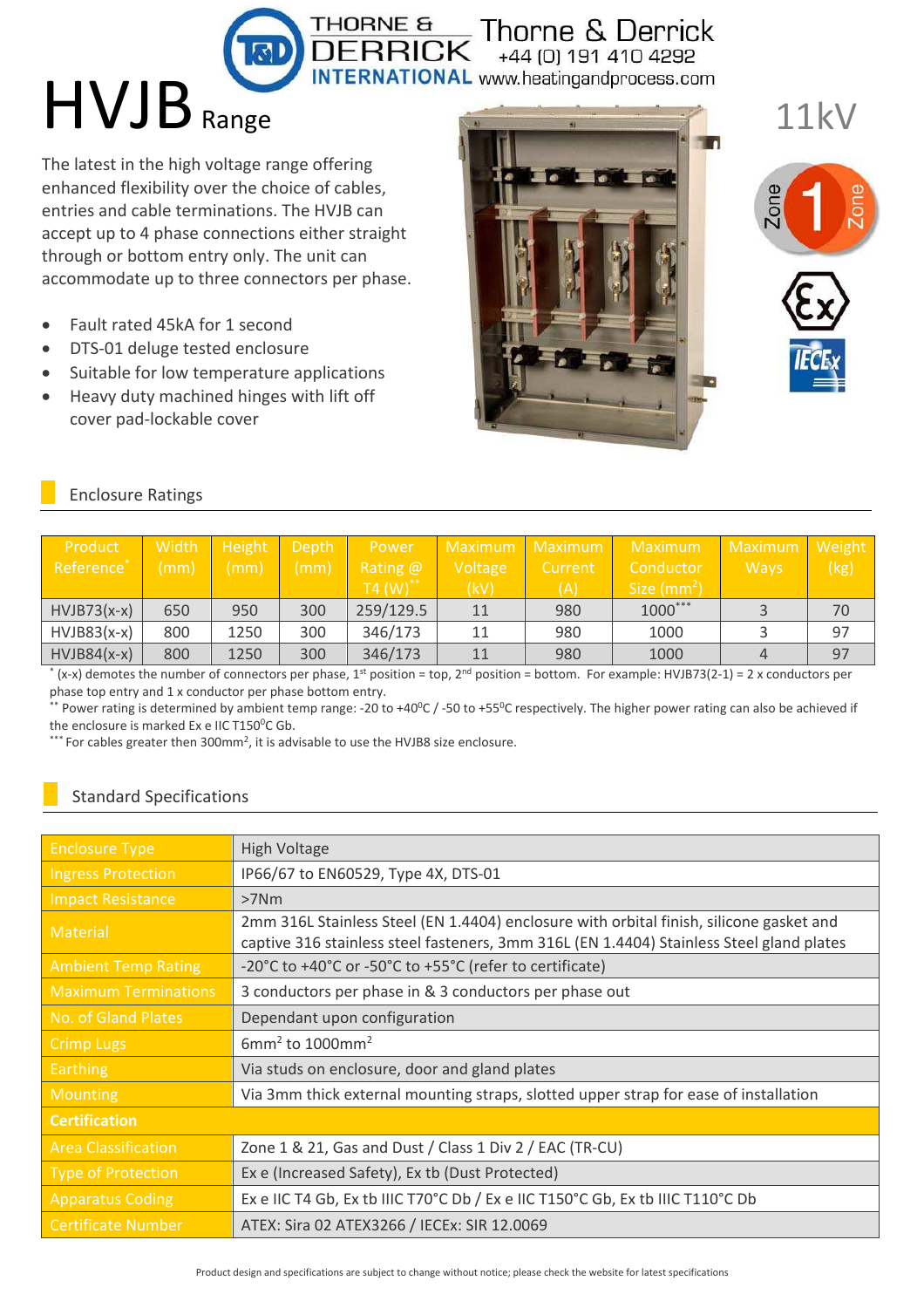

| HVJB73           | 650 | 700 | 950  | 750  | 300 |
|------------------|-----|-----|------|------|-----|
| HVJB83           | 800 | 850 | 1250 | 1050 | 300 |
| HVJB84           | 800 | 850 | 1250 | 1050 | 300 |
| Dimensions in mm |     |     |      |      |     |

### Options

| <b>ACH</b> | Anti-condensation heater (dependent upon available internal dimensions) |
|------------|-------------------------------------------------------------------------|
| EP         | Electro-polished                                                        |
| <b>PS</b>  | Epoxy powder coated, smooth finish (RAL colour may be specified)        |
| <b>PT</b>  | Epoxy powder coated, Hammer Grey                                        |
| <b>BPG</b> | Single core terminal box mounted internally                             |
| l CP.      | Internal access protection cover plate                                  |
| <b>MB</b>  | Mounting boss for eye bolts                                             |
|            |                                                                         |

Add the required suffix to the product reference.

Example: HVJB73(0-3)BPG = HVJB 7, 3- way with 3 entries in bottom and internal terminal box

#### Accessories

| ABDM2010SS                                                                                                                                                            | M20 Breather drain                                                                |
|-----------------------------------------------------------------------------------------------------------------------------------------------------------------------|-----------------------------------------------------------------------------------|
| ABDM2510SS                                                                                                                                                            | M25 Breather drain                                                                |
| FBM12EEMS***                                                                                                                                                          | M12 Lifting Eye bolts in mild steel, Note: Requires MB suffix option listed above |
| FBM16EEMS***                                                                                                                                                          | M16 Lifting Eye bolts in mild steel, Note: Requires MB suffix option listed above |
| $x \times x$ and $x \times y$ and $x \times y$ and $x \times y$ and $x \times y$ and $x \times y$ and $x \times y$ and $x \times y$ and $x \times y$ and $x \times y$ |                                                                                   |

Stainless steel lifting eye bolts also available, contact sales for information